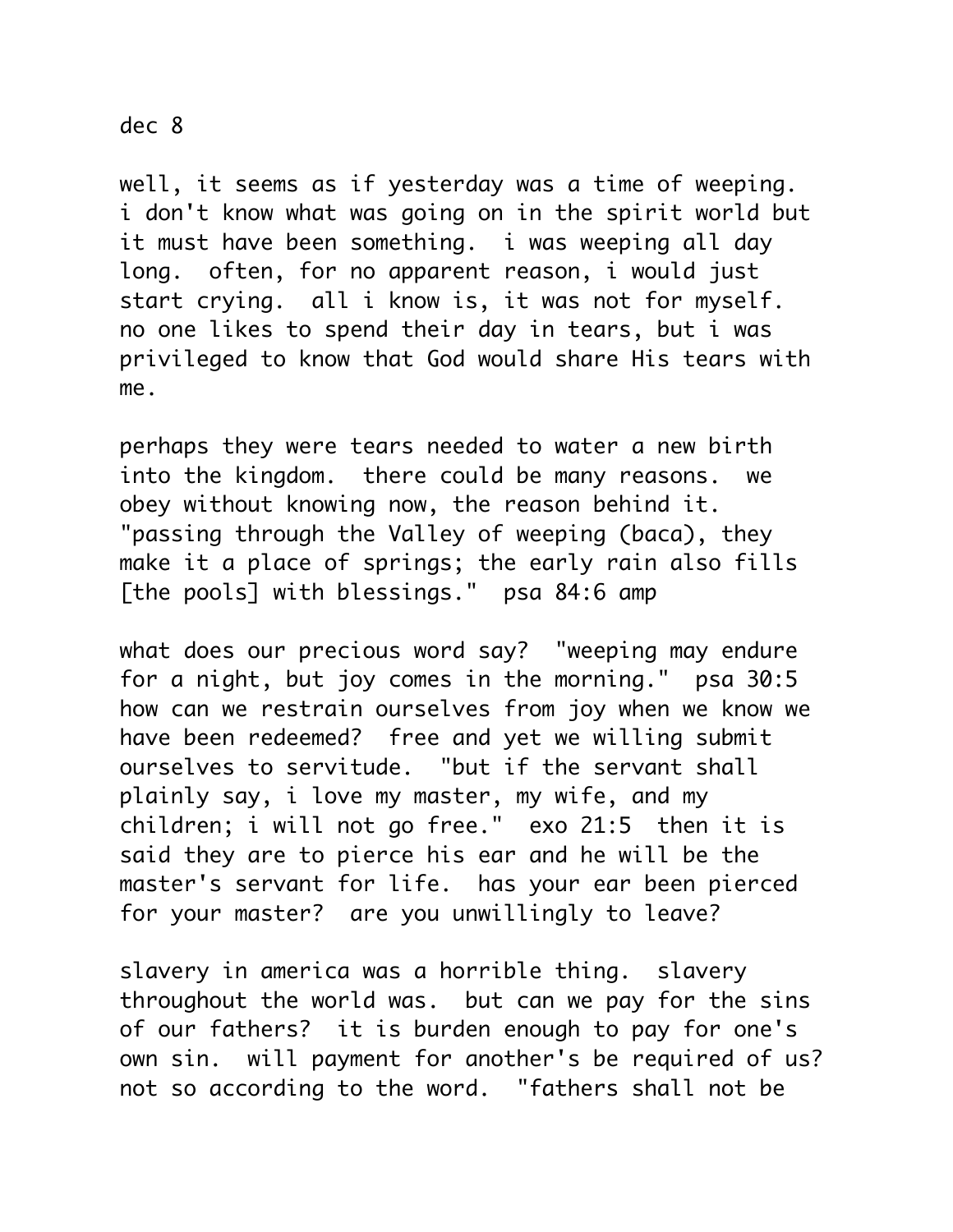put to death for their children, nor shall children be put to death for their fathers; a person shall be put to death for his own sin." deut 24:16 yet, this is the dichotomy that life in Jesus brings. to be forgiven, one must forgive. to really be free, one must submit their will to His. to save one's life, they must lose it.

this certainly was not in my plans of writing about this day. i thought it was to be about forgiveness. then again, maybe God has tied all this together brilliantly, as usual. we can all spend out lives feeling used and abused; neglected or ignored. or we can decide to forgive those who have hurt and wounded us and feel sympathy for those who persist in such things. "but if your enemy is hungry, feed him; if he is thirsty, give him drink; for by so doing you will heap burning coals upon his head." rom 12:20 the coals of fire being the receipt for their deeds coming due.

i cannot begin to imagine the torments that some blacks have gone through. even now the prejudice remains in the hearts of some. i am old enough to remember when there were separate drinking fountains for blacks and whites. and yes, they were required to sit at the back of the bus. perhaps it was even worse in some parts of the world. it was the slave trader, john newton, that penned the song "amazing grace". but neither can i imagine the torment and fear a young child feels as they are being abused; physically, mentally or sexually.

just because i cannot know your torment doesn't mean i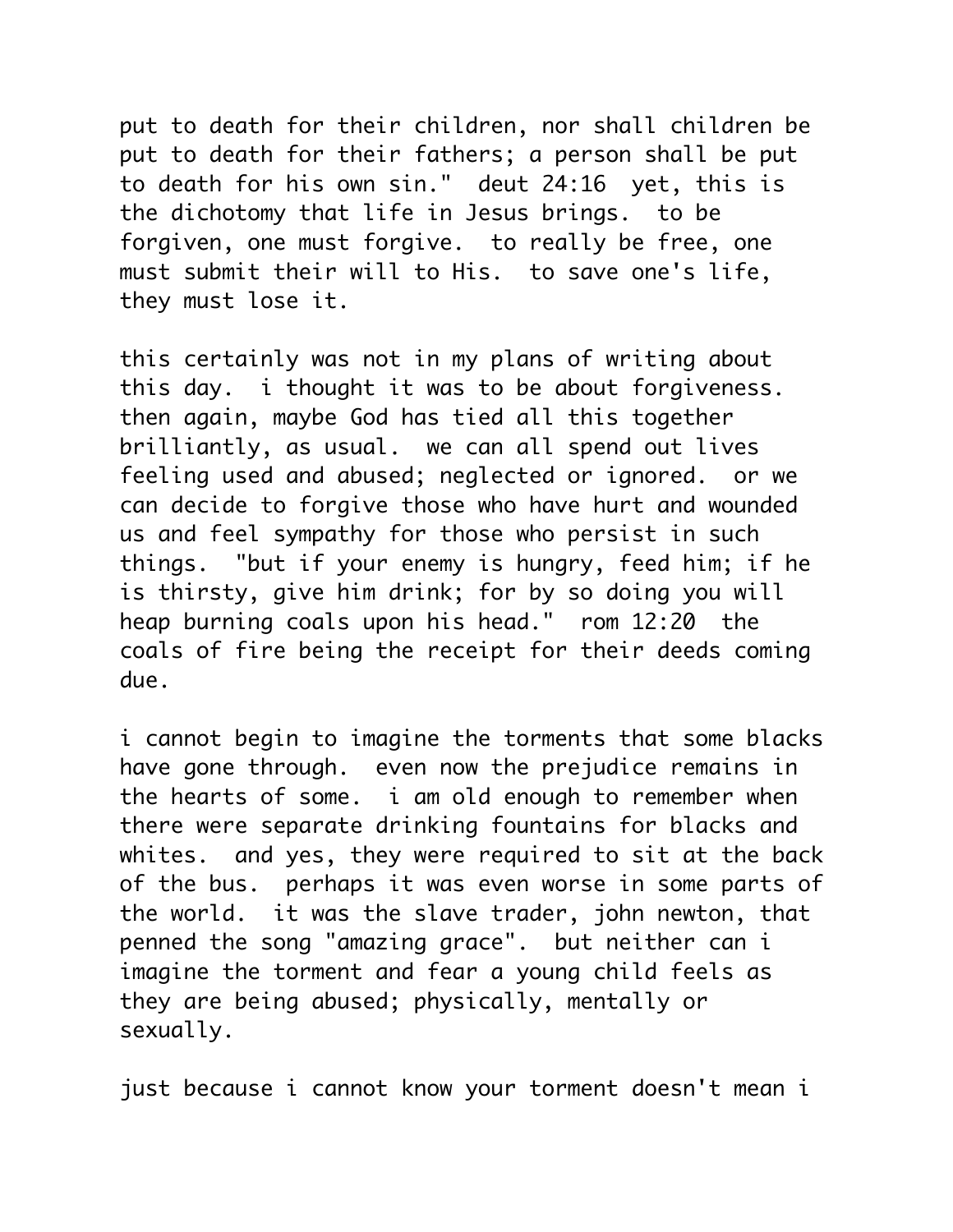cannot feel your pain. it certainly doesn't mean that God wasn't there to see your pain. they will, in the end, receive their judgements. now, the primary thing in those with bitterness, is to get them set free. free from the invisible wounds that influence their every action. freedom requires forgiveness.

honestly, i do not know yet if i would be able to forgive someone who had grievously injured me. no one ever has. at least to the extent that it affected me. i just know, it is the hurts that wound us deepest, they are the ones we must give to Him. lay all those feelings of hurt and hatred at the cross. if we all really ready to release it, He will release us. we must keep confessing it until it becomes truth. keep acting as though things were the same until it is no longer an act.

we do this knowing there is a righteous judge at the bench. how would we desire Him to rule on our own misdeeds? "do not be deceived, God is not mocked; for whatever a man sows, that he will also reap." gal 6:7 i speak not for others, but for myself. i would rather have my sins forgiven, than to retain the sins of another. Jesus took their sins upon the cross as much as He did mine. what an overwhelming idea.

whenever we start to think that we are "special" in some way, He will certainly humble us to know that we are only forgiven. has He not said, "so the last will be first, and the first last." matt 20:16 "but by the grace of God i am what i am." 1 cor 15:10

we all stand only by grace, and grace is freely given.